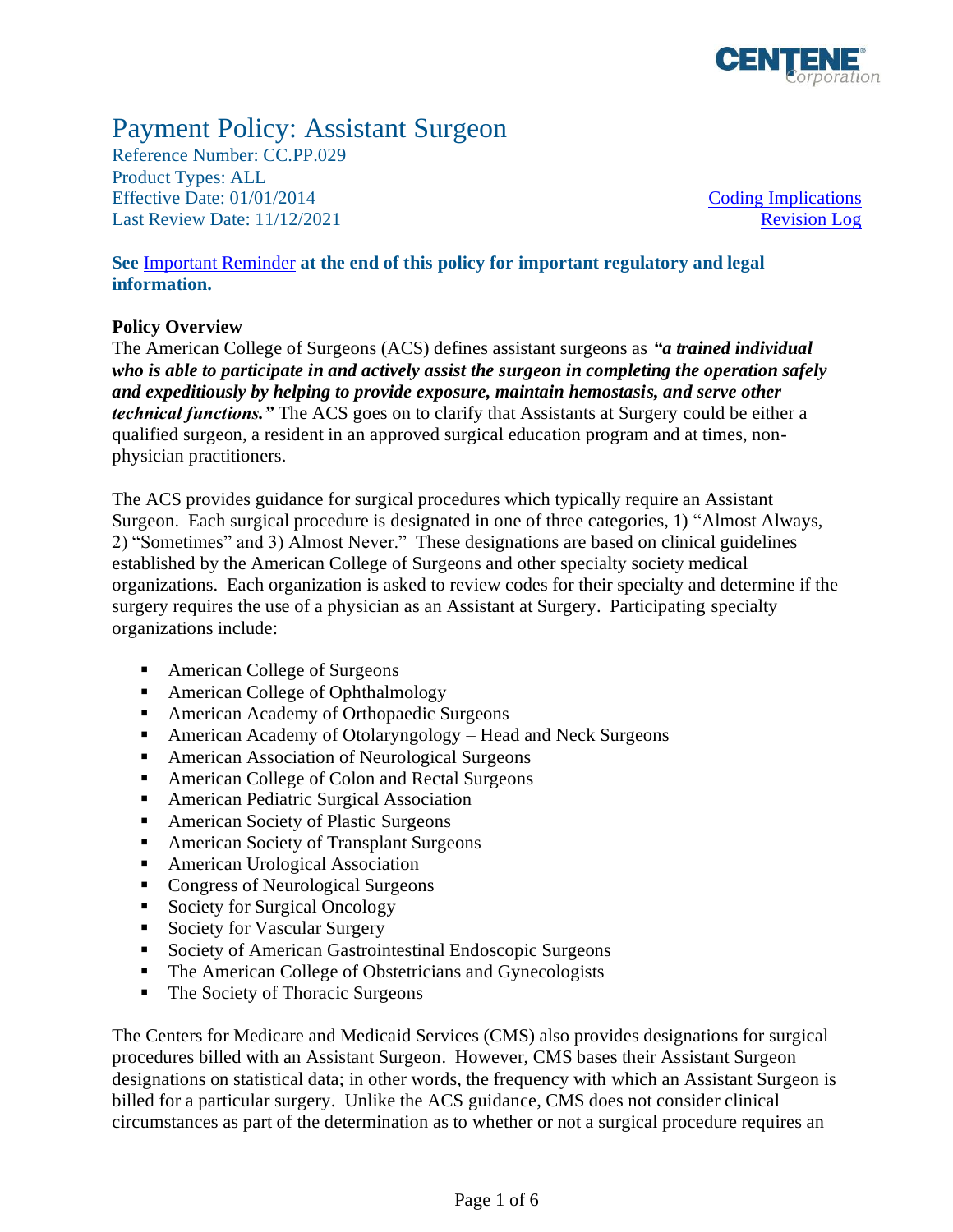

Assistant Surgeon. The CMS designations can be found in the CMS Physician's Fee Schedule File.

The Health Plan uses the ACS guidance as the primary source for determining the appropriate use of assistant surgeon modifiers; however, CMS guidelines are used in certain situations identified below under the "Reimbursement" section.

The purpose of this policy is to define payment criteria for procedures which are appropriate to be billed with the assistant surgeon modifier to be used in making payment decisions and administering benefits.

## **Application**

1. Professional Services

#### **Policy Description**

Modifiers **80, 81, 82** and **AS** represent surgical assistant services when appended to surgical procedure codes. The Primary Surgeon and the Assistant Surgeon must report the same procedure codes when using these modifiers.

The Health Plan utilizes the American College of Surgeons Assistant Surgeon designations as the primary source to determine if billing for an Assistant Surgeon is appropriate.

#### **Reimbursement**

The Health Plan's code editing software will evaluate claim lines and identify procedure codes that have been inappropriately submitted with an Assistant Surgeon modifier.

The ACS uses three categories to determine the appropriateness of Assistant Surgeon resources for any given surgical procedure:

## **Almost Always**

These are surgical procedures that have been determined as almost always requiring an Assistant Surgeon in attendance. Assistant Surgeon modifiers billed with these procedures are allowed for reimbursement

#### **Almost Never**

These are surgical procedures that have been determined as almost never requiring an Assistant Surgeon in attendance. Assistant Surgeon modifiers billed with these procedures are *not* allowed for reimbursement.

#### **Sometimes**

When a surgical procedure is billed with a code that has a "sometimes" designation, the code editing software will compare the procedure code to the CMS designation for the same procedure. When the ACS assigns a designation of "sometimes," the code editing software will refer to the CMS assignment for the same procedure. The procedure code is evaluated as follows: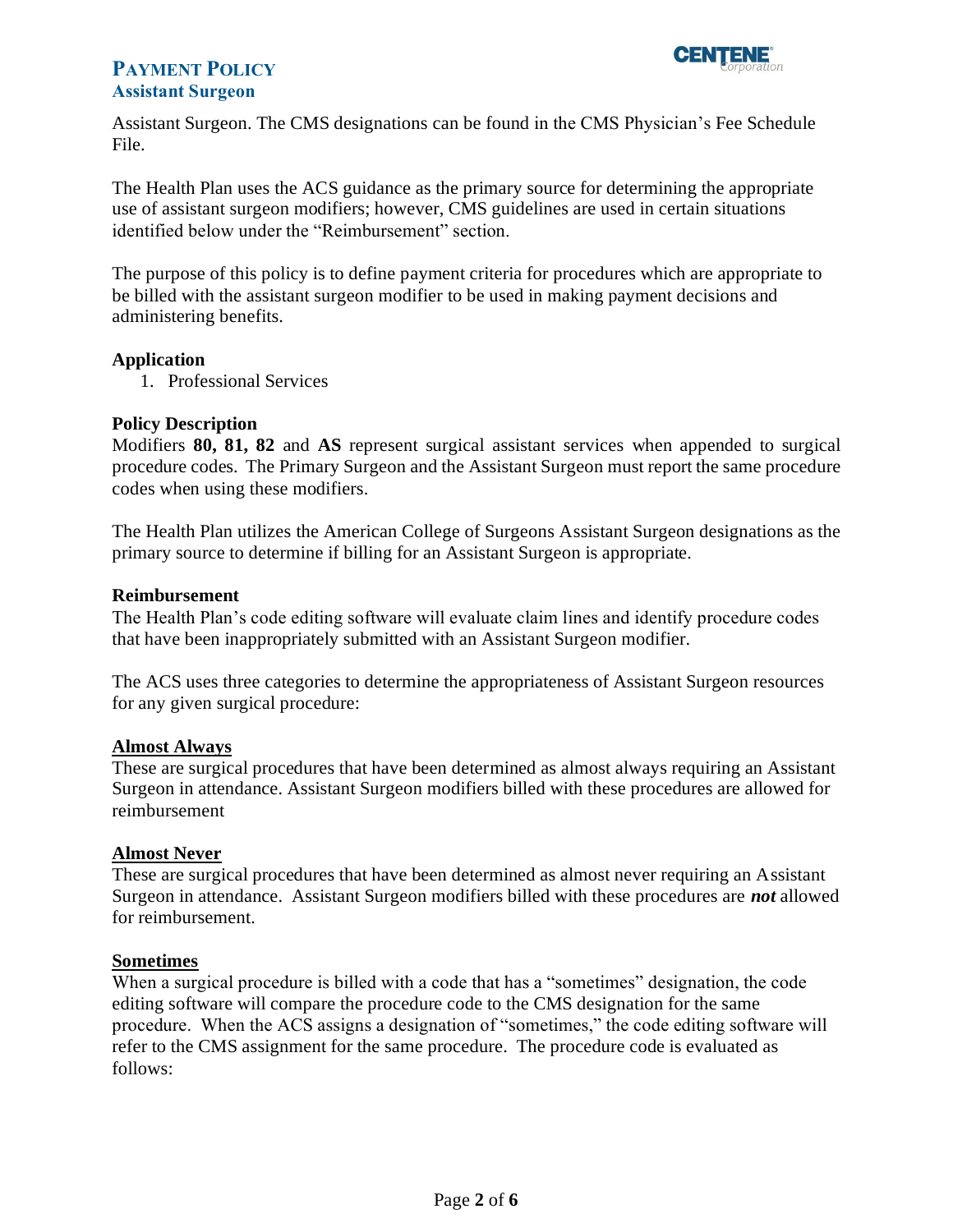

| <b>ACS</b> Designation | <b>CMS</b> Designation | <b>Edit Outcome</b> |
|------------------------|------------------------|---------------------|
| "Sometimes"            | "Always"               | "Always or Never"   |

Reviewed by the code editing physician consultant team within the appropriate surgical specialty. Based on physician consultant consensus, the code is assigned a designation of "Sometimes" or "Never" and will be paid or denied accordingly.

| <b>ACS Designation</b> | <b>CMS</b> Designation | <b>Edit Outcome</b> |
|------------------------|------------------------|---------------------|
| "Sometimes"            | "Never"                | "Never"             |

The code editing specialty physician consultant team uses the CMS designation for procedures that the ACS assigns as "sometimes" and CMS assigns as "never." Since CMS bases appropriateness of an Assistant Surgeon on statistical data (versus a clinical review) of how often claims are submitted with an Assistant Surgeon modifier, the assumption is that the Assistant Surgeon modifiers are rarely submitted with these procedures and therefore medical necessity for an Assistant Surgeon is unwarranted. These claim lines are denied.

## **Documentation Requirements**

Not Applicable.

## <span id="page-2-0"></span>**Coding and Modifier Information**

This payment policy references Current Procedural Terminology (CPT®). CPT® is a registered trademark of the American Medical Association. All CPT® codes and descriptions are copyrighted 2021, American Medical Association. All rights reserved. CPT codes and CPT descriptions are from current manuals and those included herein are not intended to be allinclusive and are included for informational purposes only. Codes referenced in this payment policy are for informational purposes only. Inclusion or exclusion of any codes does not guarantee coverage. Providers should reference the most up-to-date sources of professional coding guidance prior to the submission of claims for reimbursement of covered services.

| CPT/HCPCS Code Descriptor |                          |
|---------------------------|--------------------------|
| 10021-69990               | Surgical Procedure Codes |

| <b>Modifier</b> | <b>Descriptor</b>                                                        |
|-----------------|--------------------------------------------------------------------------|
| $-80$           | Assistant Surgeon: Surgical assistant services may be identified by      |
|                 | adding modifier 80 to the usual procedure number(s).                     |
| $-81$           | Minimum Assistant Surgeon: Minimum surgical assistant services are       |
|                 | identified by adding modifier 81 to the usual procedure number.          |
| $-82$           | Assistant Surgeon (when qualified resident surgeon not available):       |
|                 | The unavailability of a qualified resident surgeon is a prerequisite for |
|                 | use of modifier 82 appended to the usual procedure code number(s).       |
| $-AS$           | Physician Assistant, Nurse Practitioner, or Clinical Nurse Specialist    |
|                 | Services for Assistant at Surgery.                                       |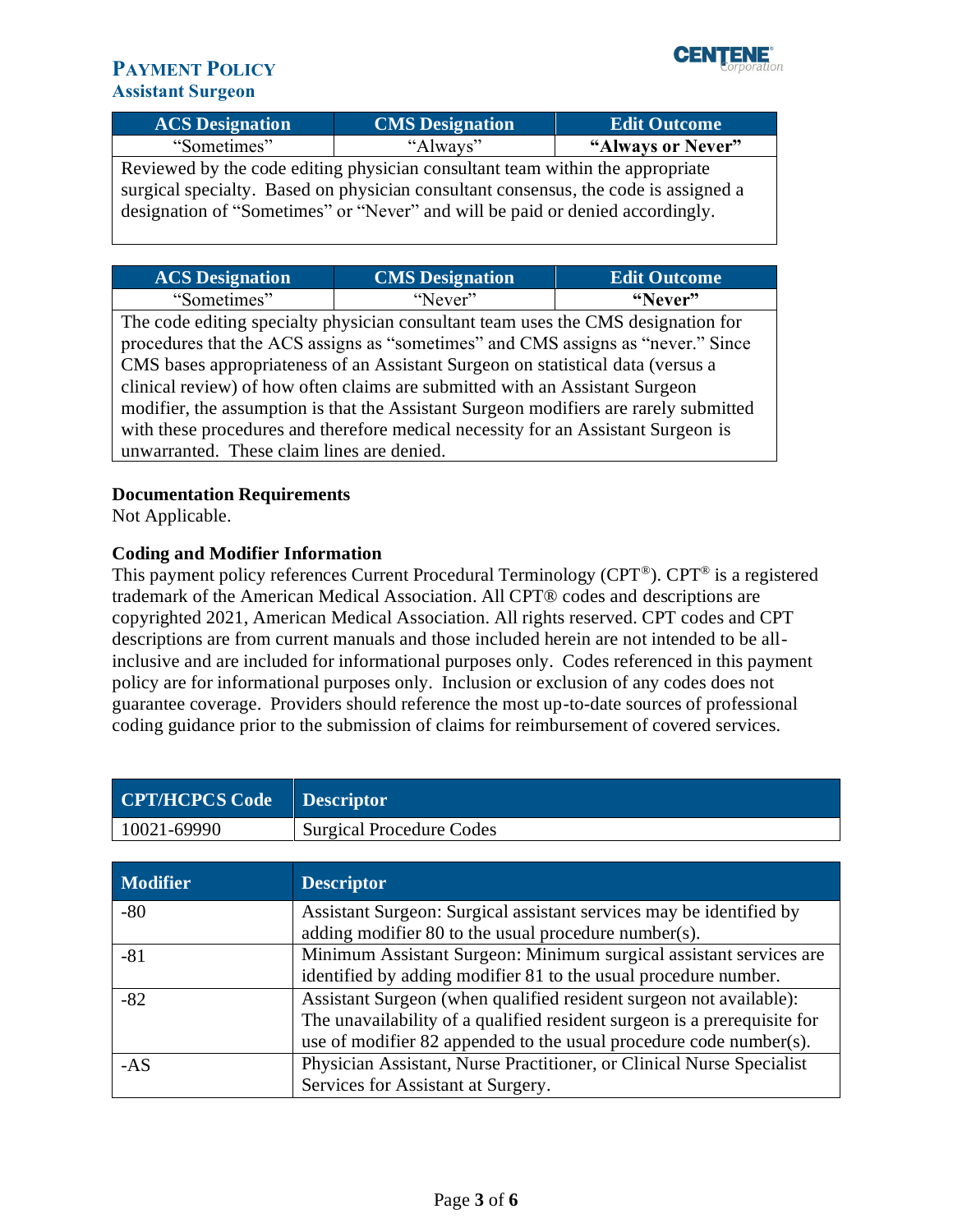

| <b>ICD-10 Codes</b> | <b>Descriptor</b> |
|---------------------|-------------------|
| NA                  | Not Applicable.   |

#### **Definitions**

### • **Modifier 80: Assistant Surgeon**

Surgical assistant services may be identified by adding modifier -80 to the usual procedure number(s). Modifier 80 is appended to the same service code as the primary surgeon and designates the surgeon as a surgical assistant on the procedure.

#### • **Modifier 81: Minimum Assistant Surgeon**

Minimum surgical assistant services are identified by adding modifier -81 to the usual procedure number. Modifier -81 should be appended to the procedure code representing the services performed by each physician who participated in the operative session. Typically, the Assistant at Surgery is not present for the entire procedure; rather, he or she assists with a specific part of the procedure only.

- **Modifier 82: Assistant Surgeon (when qualified resident surgeon not available)**  The unavailability of a qualified resident surgeon is a prerequisite for use of modifier -82 appended to the usual procedure number(s). Modifier -82 is limited to use in a teaching hospital to indicate that a qualified resident surgeon is unavailable. Typically in this environment, training programs allow qualified residents to function as the first assistant. However, when there is a qualified resident available or in facilities without a teaching program for specific specialties, Medicare covers assistant at surgery services when modifier 82 is appended to the basic services code.
- **Modifier AS: Physician Assistant, Nurse Practitioner or Clinical Nurse Specialist Services for Assistant at Surgery**

HCPCS Level II modifier AS is used to report non-physician providers (NPP) or advance practice providers (APP) who assist in surgery.

#### **Related Policies**

| <b>Policy Name</b>          | <b>Policy Number</b> |
|-----------------------------|----------------------|
| $\overline{\phantom{a}}$ NA | Not Applicable       |

#### **Related Documents or Resources**

- 1. [https://www.facs.org/-/media/files/advocacy/pubs/2020-physicians-as-assistants-at](https://www.facs.org/-/media/files/advocacy/pubs/2020-physicians-as-assistants-at-surgery-consensus.ashx)[surgery-consensus.ashx](https://www.facs.org/-/media/files/advocacy/pubs/2020-physicians-as-assistants-at-surgery-consensus.ashx)
- 2. [https://www.cms.gov/Medicare/Medicare-Fee-for-Service-](https://www.cms.gov/Medicare/Medicare-Fee-for-Service-Payment/PhysicianFeeSched/PFS-Relative-Value-Files)[Payment/PhysicianFeeSched/PFS-Relative-Value-Files](https://www.cms.gov/Medicare/Medicare-Fee-for-Service-Payment/PhysicianFeeSched/PFS-Relative-Value-Files)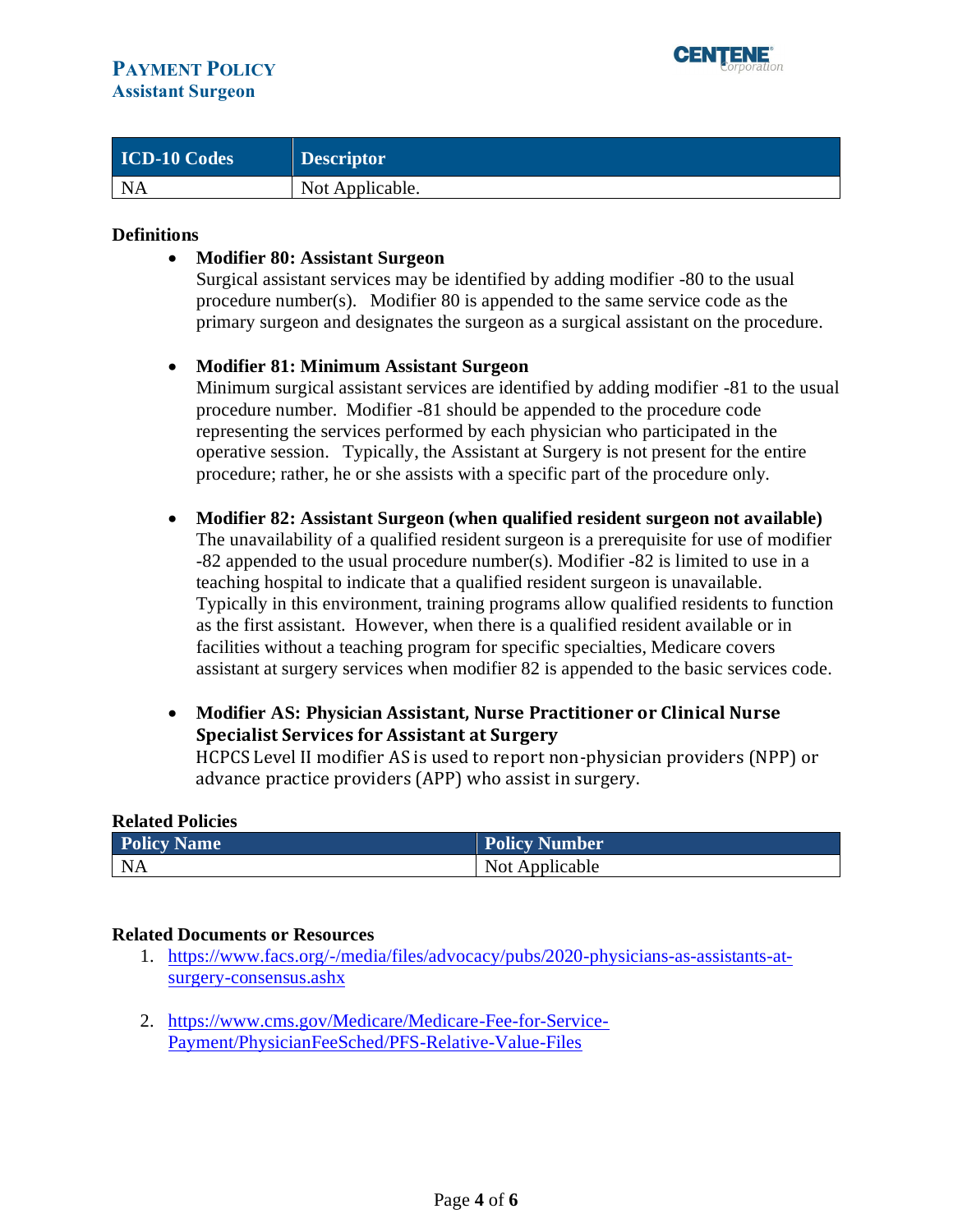

## **References**

- 1. *Current Procedural Terminology (CPT*®), 2021
- 2. American College of Surgeons. (2020). *Physicians as Assistants at Surgery. Retrieved from*  [https://www.facs.org/-/media/files/advocacy/pubs/2020-physicians-as-assistants-at-surgery](https://www.facs.org/-/media/files/advocacy/pubs/2020-physicians-as-assistants-at-surgery-consensus.ashx)[consensus.ashx](https://www.facs.org/-/media/files/advocacy/pubs/2020-physicians-as-assistants-at-surgery-consensus.ashx)

<span id="page-4-0"></span>

| <b>Revision History</b> |                                                     |
|-------------------------|-----------------------------------------------------|
| 11/14/2016              | <b>Initial Policy Draft Created</b>                 |
| 03/01/2018              | Conducted review, updated policy                    |
| 04/01/2019              | Conducted review, updated policy                    |
| 11/01/2019              | Annual Review completed                             |
| 11/01/2020              | Annual Review completed                             |
| 11/12/2021              | Annual Review completed; no policy changes required |

## <span id="page-4-1"></span>**Important Reminder**

For the purposes of this payment policy, "Health Plan" means a health plan that has adopted this payment policy and that is operated or administered, in whole or in part, by Centene Management Company, LLC, or any other of such health plan's affiliates, as applicable.

The purpose of this payment policy is to provide a guide to payment, which is a component of the guidelines used to assist in making coverage and payment determinations and administering benefits. It does not constitute a contract or guarantee regarding payment or results. Coverage and payment determinations and the administration of benefits are subject to all terms, conditions, exclusions and limitations of the coverage documents (e.g., evidence of coverage, certificate of coverage, policy, contract of insurance, etc.), as well as to state and federal requirements and applicable plan-level administrative policies and procedures.

This payment policy is effective as of the date determined by Health Plan. The date of posting may not be the effective date of this payment policy. This payment policy may be subject to applicable legal and regulatory requirements relating to provider notification. If there is a discrepancy between the effective date of this payment policy and any applicable legal or regulatory requirement, the requirements of law and regulation shall govern. Health Plan retains the right to change, amend or withdraw this payment policy, and additional payment policies may be developed and adopted as needed, at any time.

This payment policy does not constitute medical advice, medical treatment or medical care. It is not intended to dictate to providers how to practice medicine. Providers are expected to exercise professional medical judgment in providing the most appropriate care, and are solely responsible for the medical advice and treatment of members. This payment policy is not intended to recommend treatment for members. Members should consult with their treating physician in connection with diagnosis and treatment decisions.